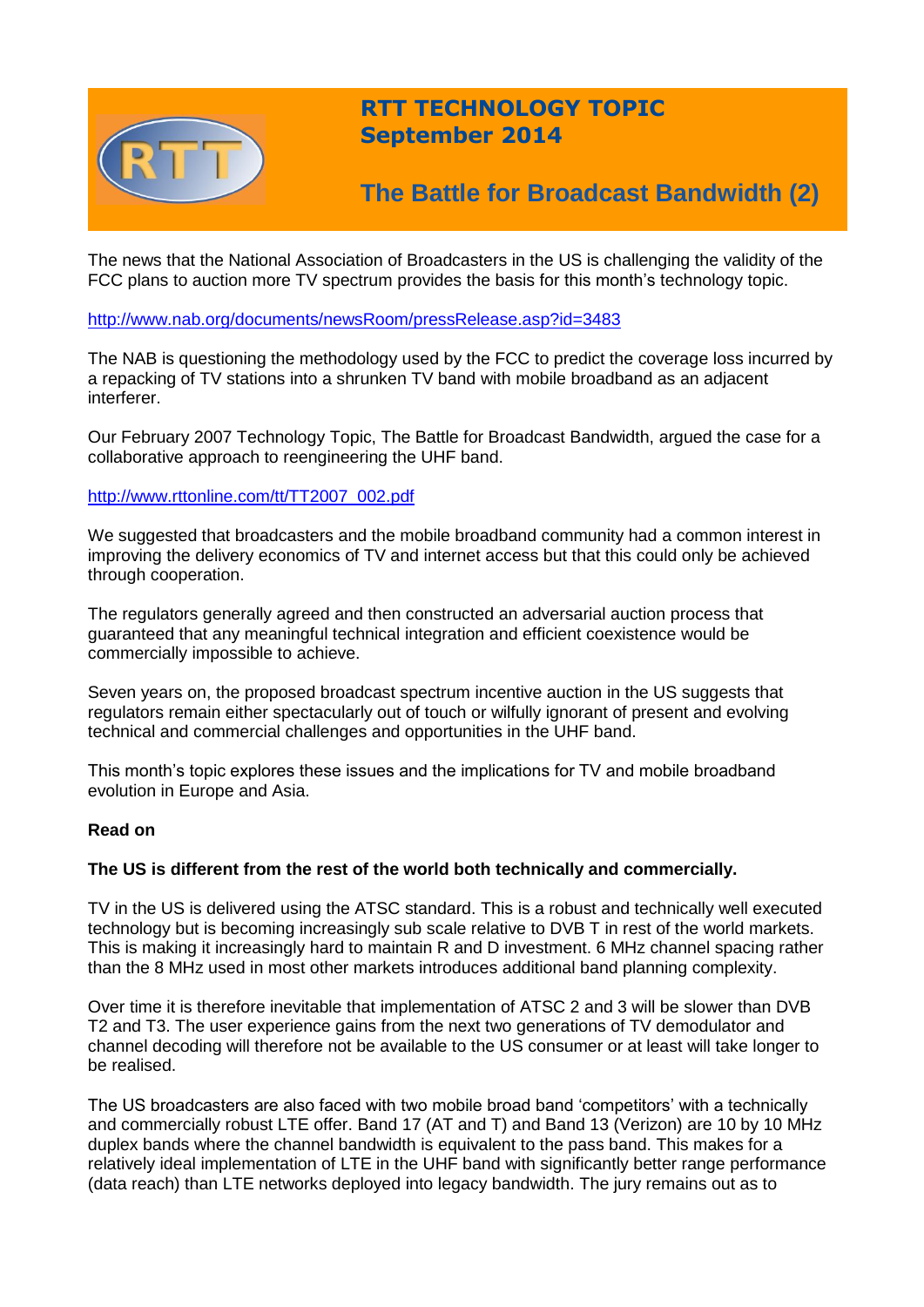whether LTE B broadcast over supplementary downlink channels will be a success but in reality it doesn't really matter much – the existing networks work just fine.

AT and T and Verizon are financially strong, operating in a high ARPU market with a competitor (Sprint) compromised by poor technology choices (early support for Wi Max), over reliance on 2.5/2.6 GHz (yet another non-standard US band plan)and presently awkward plans to implement tri band LTE.

The FCC appears to be confident that an incentive auction for bandwidth between 600 and 700 MHz will bring new mobile broadband competitors into the market.

While this may be true in the short term, history suggests that the scale advantage of the incumbents makes a broader competitive market place unsustainable. The NAB is right to be nervous about an auction process that will result in a weakening of their position.

# **Europe is different both technically and commercially.**

While there is some debate about the rate of T2 adoption, it is certainly going to be faster than ATSC. DVB T is not a technology dead end and has some genuinely interesting development potential.

European mobile operators are also suffering from much lower capital returns than their US counterparts and whatever they might say in public are in practice not enthusiastic about the prospect of being expected to bid for additional mobile broadband bandwidth over and beyond existing Band 20 and Band 28 allocations.

These existing bands are also non ideal. Band 20 cannot be implemented efficiently in rest of the world markets with existing 850 networks which means that it is significantly sub scale and will become increasingly sub scale over time**.** Band 28 is being implemented (probably) as an APT (a) band but with higher OOB requirements. This is a regulatory win for the broadcasters but again guarantees that the band will be non-scale economic.

Last but not least, the European terrestrial broadcasters by and large have strong political support.

In the UK, the BBC is not as popular as the NHS but it is not far behind.

### **Asia is different again**

LTE uptake in Japan and Korea is particularly strong with high achieved ARPU. The Asia Pacific Telecommunity has produced an LTE 700 MHz band plan, APT (a) and (b) which potentially delivers 45 by 45 MHz of LTE bandwidth in Asia, Latin America and Africa. While this will be technically challenging, the sheer scale of these markets suggests that this will transform the delivery economics of LTE and the ARPU might be higher than expected as well.

Terrestrial TV is not unimportant in these markets but it is not unreasonable to expect LTE to become dominant in the 700 MHz band with TV consolidating into the lower end of the UHF band.

There are advantages to this.

TV receivers presently suffer from being broad band devices with typically a front end pass band of >300 MHz. This means that they often have poor sensitivity and limited dynamic range can result in front end compression. It would therefore be possible to produce a new generation of receivers with significantly better RF performance. The link budget would improve and this combined with second and third generation demodulation and channel coding could realise significant improvements in TV delivery economics and the user experience.